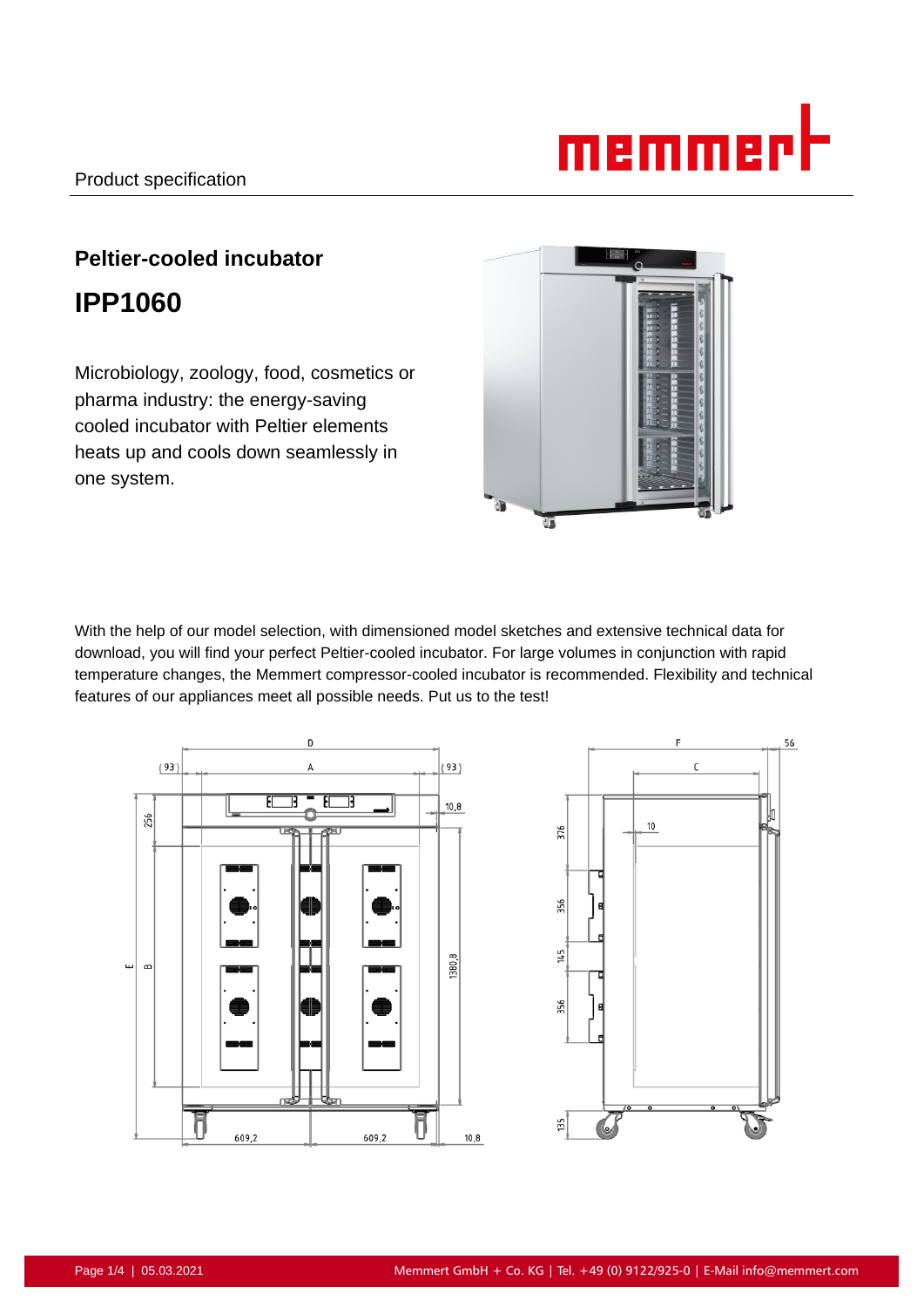#### **Temperature**

| Setting temperature range              | 0 to $+70$ °C                                                                    |
|----------------------------------------|----------------------------------------------------------------------------------|
| Working temperature range              | without light: from 0 (at least 20 below ambient temperature) to $+70^{\circ}$ C |
| <b>Setting accuracy</b><br>temperature | 0.1 °C                                                                           |
| <b>Temperature sensor</b>              | 1 Pt100 sensor DIN class A in 4-wire-circuit                                     |

## **Control technology**

| Language setting             | German, English, Spanish, French, Polish, Czech, Hungarian                                                               |
|------------------------------|--------------------------------------------------------------------------------------------------------------------------|
| <b>ControlCOCKPIT</b>        | SingleDISPLAY. Adaptive multifunctional digital PID-microprocessor controller with high-definition<br>TFT-colour display |
| Timer                        | Digital backwards counter with target time setting, adjustable from 1 minute to 99 days                                  |
| <b>Function SetpointWAIT</b> | the process time does not start until the set temperature is reached                                                     |
| <b>Calibration</b>           | three freely selectable temperature values                                                                               |
| adjustable parameters        | temperature (Celsius or Fahrenheit), programme time, time zones, summertime/wintertime                                   |

#### **Ventilation**

| Convection<br>. | forced ventilation by Peltier fan<br>. |
|-----------------|----------------------------------------|
|                 |                                        |

#### **Communication**

| <b>Documentation</b> | programme stored in case of power failure                                                                                                                                                                                       |
|----------------------|---------------------------------------------------------------------------------------------------------------------------------------------------------------------------------------------------------------------------------|
| Programming          | AtmoCONTROL software for reading out, managing and organising the data logger via Ethernet<br>interface (temporary trial version can be downloaded). USB stick with AtmoCONTROL software<br>available as accessory (on demand). |

#### **Safety**

| Temperature control   | adjustable electronic overtemperature monitor and mechanical temperature limiter |
|-----------------------|----------------------------------------------------------------------------------|
| Autodiagnostic system | for fault analysis                                                               |

#### **Heating concept**

|--|

**Peltier** energy-saving Peltier heating-/cooling system integrated in the rear (heat pump principle)

#### **Standard equipment**

| <b>Internals</b>              | 2 stainless steel grid(s), electropolished                                         |
|-------------------------------|------------------------------------------------------------------------------------|
| Works calibration certificate | for +10°C and +37°C                                                                |
| Door                          | inner glass doors                                                                  |
| Door                          | fully insulated stainless steel doors with 2-point locking (compression door lock) |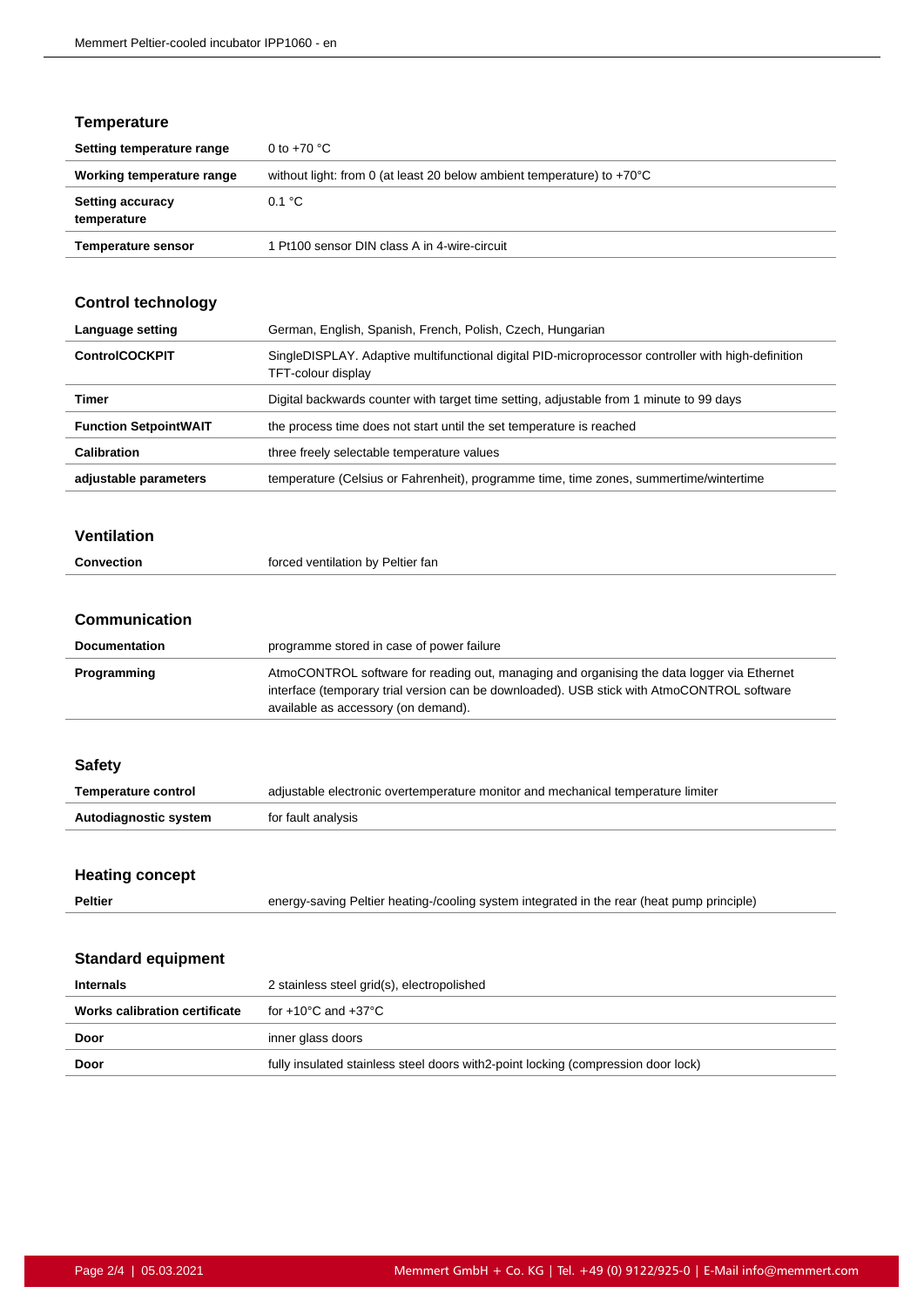#### **Stainless steel interior**

| <b>Dimensions</b>         | $W_{(A)}$ x $h_{(B)}$ x d <sub>(C)</sub> : 1040 x 1200 x 850 mm (d less 10 mm for fan - Peltier) |
|---------------------------|--------------------------------------------------------------------------------------------------|
| Volume                    | 10601                                                                                            |
| Max. number of internals  | 14                                                                                               |
| Max. loading of chamber   | 200 kg                                                                                           |
| Max. loading per internal | 20 kg                                                                                            |
|                           |                                                                                                  |

#### **Textured stainless steel casing**

| <b>Dimensions</b> | $w_{(D)}$ x h <sub>(E)</sub> x d <sub>(F)</sub> : 1224 x 1720 x 1107 mm (d +56mm door handle) |
|-------------------|-----------------------------------------------------------------------------------------------|
| Installation      | on lockable castors                                                                           |
| Housing           | rear zinc-plated steel                                                                        |

#### **Electrical data**

| Voltage                | 230 V, 50/60 Hz |
|------------------------|-----------------|
| <b>Electrical load</b> | approx. 1500 W  |
| Voltage                | 115 V, 50/60 Hz |
| <b>Electrical load</b> | approx. 1500 W  |

#### **Ambient conditions**

| Set Up                     | The distance between the wall and the rear of the appliance must be at least 15 cm. The clearance<br>from the ceiling must not be less than 20 cm and the side clearance from walls or nearby appliances<br>must not be less than 5 cm. |
|----------------------------|-----------------------------------------------------------------------------------------------------------------------------------------------------------------------------------------------------------------------------------------|
| <b>Ambient temperature</b> | 16 °C to 40 °C                                                                                                                                                                                                                          |
| Humidity rh                | max. 70 %, non-condensing                                                                                                                                                                                                               |
| Altitude of installation   | max. 2,000 m above sea level                                                                                                                                                                                                            |
| Overvoltage category       |                                                                                                                                                                                                                                         |
| <b>Pollution degree</b>    |                                                                                                                                                                                                                                         |

## **Packing/shipping data**

| <b>Transport information</b>      | The appliances must be transported upright |
|-----------------------------------|--------------------------------------------|
| <b>Customs tariff number</b>      | 84198998                                   |
| <b>Country of origin</b>          | Federal Republic of Germany                |
| WEEE-Reg.-No.                     | DE 66812464                                |
| Dimensions approx incl.<br>carton | w x h x d: 1370 x 1970 x 1300 mm           |
| Net weight                        | approx. 255 kg                             |
| <b>Gross weight carton</b>        | approx. 419 kg                             |